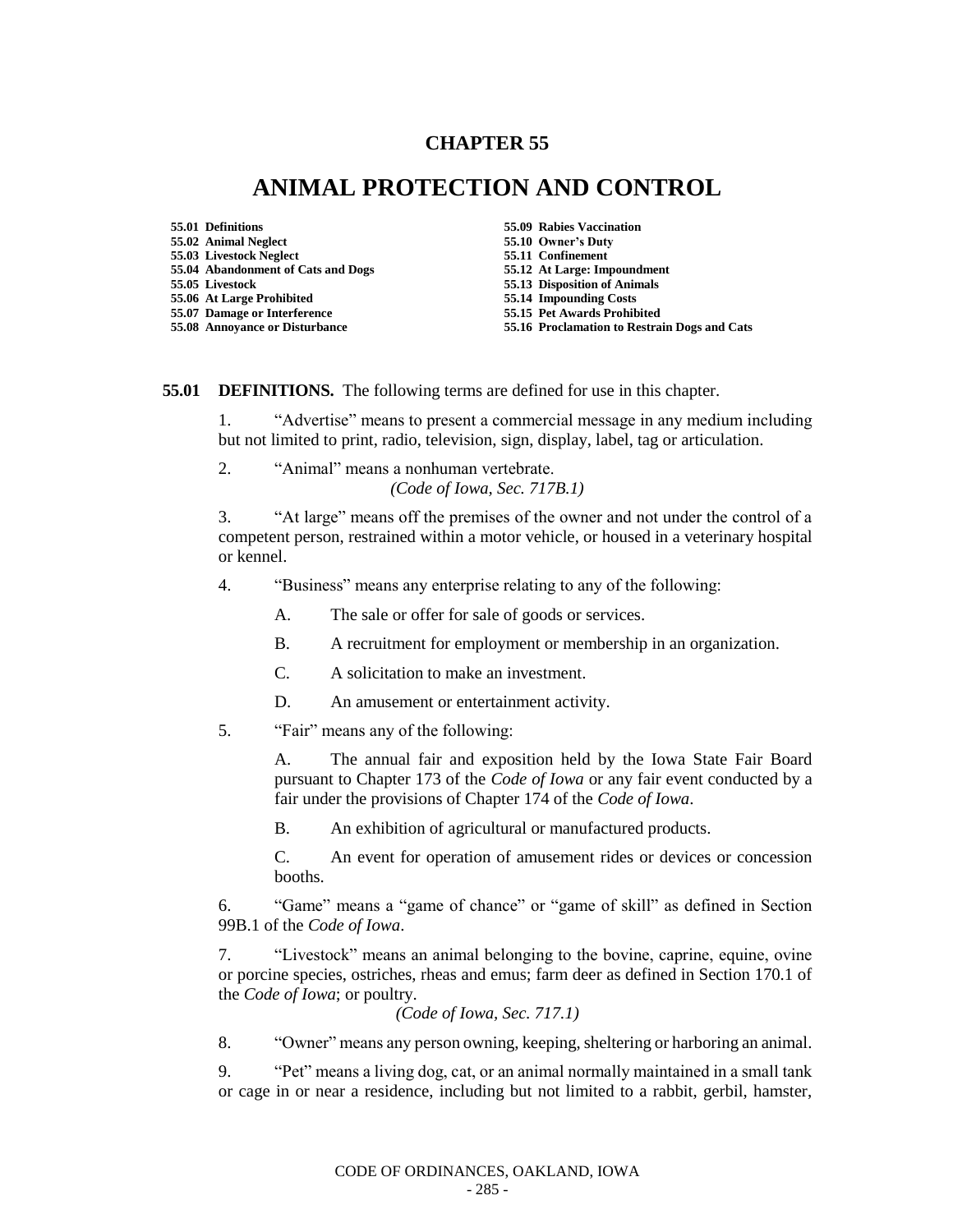mouse, parrot, canary, mynah, finch, tropical fish, goldfish, snake, turtle, gecko, or iguana.

**55.02 ANIMAL NEGLECT.** It is unlawful for a person who impounds or confines, in any place, an animal, excluding livestock, to fail to supply the animal during confinement with a sufficient quantity of food or water, or to fail to provide a confined dog or cat with adequate shelter, or to torture, deprive of necessary sustenance, mutilate, beat, or kill such animal by any means which causes unjustified pain, distress or suffering.

*(Code of Iowa, Sec. 717B.3)*

**55.03 LIVESTOCK NEGLECT.** It is unlawful for a person who impounds or confines livestock in any place to fail to provide the livestock with care consistent with customary animal husbandry practices or to deprive the livestock of necessary sustenance or to injure or destroy livestock by any means which causes pain or suffering in a manner inconsistent with customary animal husbandry practices.

*(Code of Iowa, Sec. 717.2)*

**55.04 ABANDONMENT OF CATS AND DOGS.** A person who has ownership or custody of a cat or dog shall not abandon the cat or dog, except the person may deliver the cat or dog to another person who will accept ownership and custody or the person may deliver the cat or dog to an animal shelter or pound.

*(Code of Iowa, Sec. 717B.8)*

**55.05 LIVESTOCK.** It is unlawful for a person to keep livestock within the City except by written consent of the Council or except in compliance with the City's zoning regulations.

**55.06 AT LARGE PROHIBITED.** It is unlawful for any owner to allow a dog to run at large within the corporate limits of the City.

**55.07 DAMAGE OR INTERFERENCE.** It is unlawful for the owner of an animal to allow or permit such animal to pass upon the premises of another thereby causing damage to, or interference with, the premises.

**55.08 ANNOYANCE OR DISTURBANCE.** It is unlawful for the owner of a dog to allow or permit such dog to cause serious annoyance or disturbance to any person or persons by frequent and habitual howling, yelping, barking, or otherwise; or, by running after or chasing persons, bicycles, automobiles or other vehicles.

**55.09 RABIES VACCINATION.** Every owner of a dog shall obtain a rabies vaccination for such animal. It is unlawful for any person to own or have a dog in said person's possession, six months of age or over, which has not been vaccinated against rabies. Dogs kept in State or federally licensed kennels and not allowed to run at large are not subject to these vaccination requirements.

*(Code of Iowa, Sec. 351.33)*

**55.10 OWNER'S DUTY.** It is the duty of the owner of any dog, cat or other animal which has bitten or attacked a person or any person having knowledge of such bite or attack to report this act to a local health or law enforcement official. It is the duty of physicians and veterinarians to report to the local board of health the existence of any animal known or suspected to be suffering from rabies.

*(Code of Iowa, Sec. 351.38)*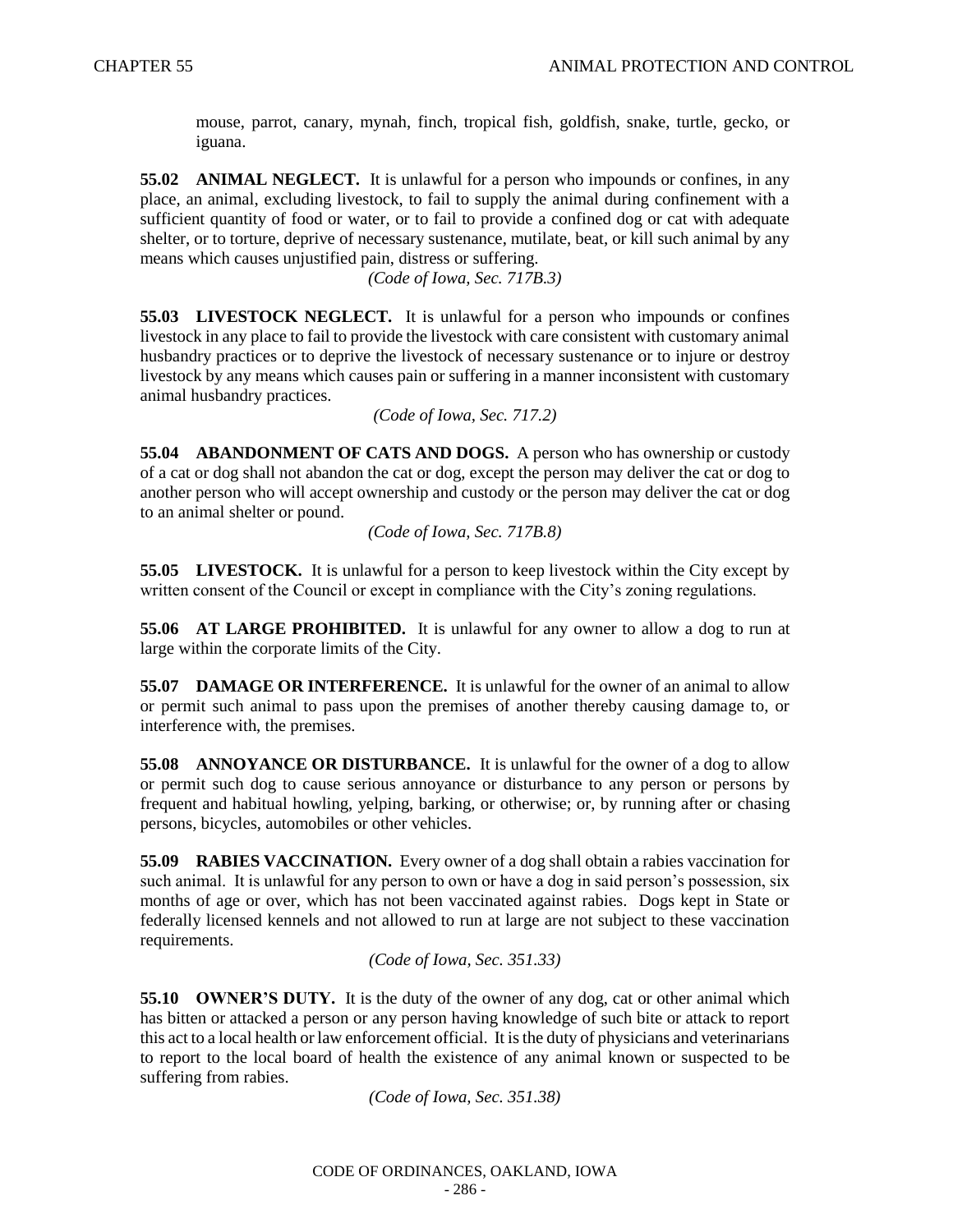**55.11 CONFINEMENT.** If a local board of health receives information that an animal has bitten a person or that a dog or animal is suspected of having rabies, the board shall order the owner to confine such animal in the manner it directs. If the owner fails to confine such animal in the manner directed, the animal shall be apprehended and impounded by such board, and after ten (10) days the board may humanely destroy the animal. If such animal is returned to its owner, the owner shall pay the cost of impoundment. This section does not apply if a police service dog or a horse used by a law enforcement agency and acting in the performance of its duties has bitten a person.

*(Code of Iowa, Sec. 351.39)*

**55.12 AT LARGE: IMPOUNDMENT.** Animals found at large in violation of this chapter shall be seized and impounded, or at the discretion of the peace officer, the owner may be served a summons to appear before a proper court to answer charges made thereunder.

**55.13 DISPOSITION OF ANIMALS.** When an animal has been apprehended and impounded, written notice shall be provided to the owner within two (2) days after impoundment, if the owner's name and current address can reasonably be determined by accessing a tag or other device that is on or part of the animal. Impounded animals may be recovered by the owner upon payment of impounding costs, and if an unvaccinated dog, by having it immediately vaccinated. If the owner fails to redeem the animal within seven (7) days from the date that the notice is mailed, or if the owner cannot be located within seven days, the animal shall be disposed of in accordance with law or destroyed by euthanasia.

*(Code of Iowa, Sec. 351.37, 351.41)*

**55.14 IMPOUNDING COSTS.** Impounding costs are one hundred dollars (\$100.00) plus the cost of food and care charged by the veterinarian.

*(Code of Iowa, Sec. 351.37)*

## **55.15 PET AWARDS PROHIBITED.**

*(Code of Iowa, Ch. 717E)*

1. Prohibition. It is unlawful for any person to award a pet or advertise that a pet may be awarded as any of the following:

A. A prize for participating in a game.

B. A prize for participating in a fair.

C. An inducement or condition for visiting a place of business or attending an event sponsored by a business.

D. An inducement or condition for executing a contract that includes provisions unrelated to the ownership, care or disposition of the pet.

2. Exceptions. This section does not apply to any of the following:

A. A pet shop licensed pursuant to Section 162.5 of the *Code of Iowa* if the award of a pet is provided in connection with the sale of a pet on the premises of the pet shop.

B. Youth programs associated with 4-H Clubs; Future Farmers of America; the Izaak Walton League of America; or organizations associated with outdoor recreation, hunting or fishing, including but not limited to the Iowa Sportsmen's Federation.